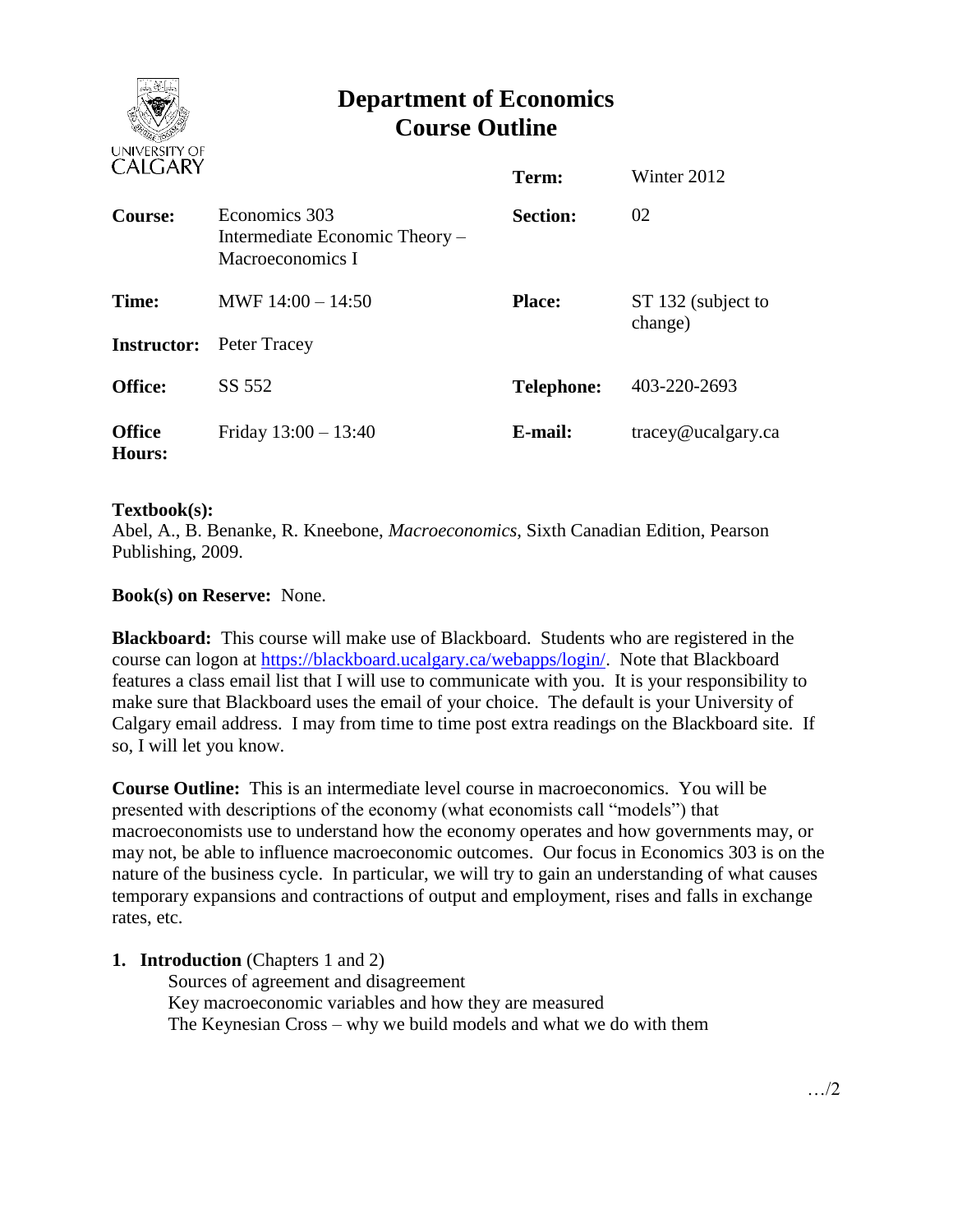# **2. Building Blocks of the Macroeconomic Model** (Chapters 3, 4, 7 and 14)

The idea of an aggregate production function The market for labour Okun's Law Determinants of consumption spending, saving, and investment Money and financial markets

# **3. The Model of the Business Cycle** (Chapters 8, 9 and 10) The empirical evidence The theory  $-$  a closed economy The theory – an open economy

**Tutorials:** When you registered for this course you were enrolled in a tutorial session. I will provide problems for you to consider and to discuss with your classmates and a teaching assistant during these tutorial sessions. The problems will not be graded but they do offer you the opportunity to test your understanding of the material covered to that point in the course. You will also have the opportunity to discuss with the TA the material we have discussed in class and which you may not yet fully grasp.

#### **Grade Determination and Final Examination Details:**

| <b>First Assignment</b>  |  | (5%) -- Due Date: Wednesday February 1.       |
|--------------------------|--|-----------------------------------------------|
| Midterm Test             |  | (25%) -- Due Date: Wednesday, February 15.    |
| Second Assignment        |  | $(10\%)$ -- Due Date: Wednesday, March 7.     |
| Third Assignment         |  | $(10\%)$ -- Due Date: Wednesday, March 28     |
| Final Exam $\frac{1}{2}$ |  | (50%) -- Date: set by the Registrar's Office. |

 Assignments are due at the *beginning* of the lecture on the due date. Solutions to the assignments will be posted on the Blackboard site at that time. This means that late assignments cannot and will not be accepted.

 The midterm test will be held in the classroom during regular lecture hours. The final exam will be two (2) hours in length and will be scheduled by the Registrar's Office. There will be no multiple choice questions on either tests or on the final exam. The use of a simple nonprogrammable calculator during the test and the final exam will be allowed. Scientific calculators, business calculators, engineering calculators, graphing calculators, cell phones, and computers are not permitted.

 Assignments, the test, and the final exam are intended to be challenging (they are "*tests"* of your understanding of the material). You are encouraged to consult with your classmates when working on the assignments. The solutions you submit must, however, represent your own work. Taking credit for someone else's work is something for which I show zero tolerance.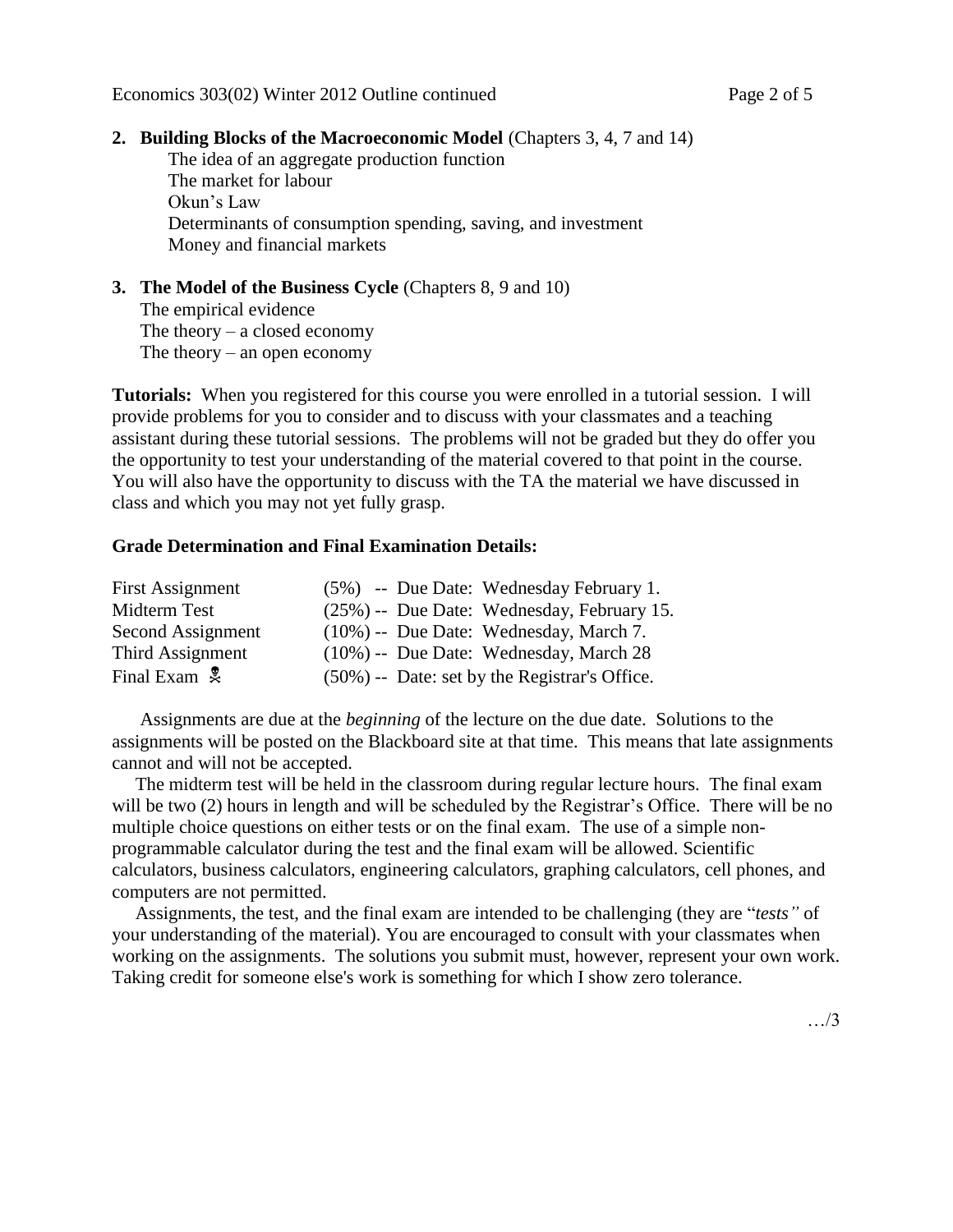As per University policy (see <http://www.ucalgary.ca/pubs/calendar/current/e-2.html>), the grade you receive on assignments, midterms and exams will, in part, reflect your ability to effectively communicate your answers. Being able to write and effectively communicate is a very important skill to develop. Employers demand it and so do I.

 The test and the final exam are marked on a numerical (percentage) basis, then converted to letter grades. The course grade is then calculated using the weights indicated above. As a guide to determining standing, these letter grade equivalences will generally apply:

| $A+$ | $9()+$ | В            | 74-76 | $\mathbf{C}$ | 60-63  |
|------|--------|--------------|-------|--------------|--------|
| A    | 84-89  | В-           | 70-73 | $D+$         | 57-59  |
| A-   | 80-83  | $($ +        | 67-69 | Ð            | 50-56  |
| $B+$ | 77-79  | $\mathbf{C}$ | 64-66 | н            | $0-49$ |

A passing grade on any particular component of the course is not required for a student to pass the course as a whole.

# **Our Relationship:**

I assume that the reason you are attending my class is to acquire an understanding of macroeconomic theory and policy. It has been my experience that this task is made much easier and far more enjoyable for all involved (me included) if we can maintain a relaxed but respectful atmosphere in the classroom. For my part, maintaining such an atmosphere requires that I be respectful of your time, your questions, and your concerns. I will therefore strive to be on time for lectures and office hours, answer your questions as well as I am able, and listen to your concerns. For your part, maintaining a respectful atmosphere requires that you avoid being late for class, that you refrain from leaving before the lecture ends, and that you not talk when either I or one of your classmates is speaking.

# **Notes:**

- 1. Students should be aware that no "make-up" midterms will be given. Any student who finds it necessary to miss the midterm must notify the instructor in advance and produce a valid medical certificate or other required documentation in order to have the weighting adjusted. This adjustment will result in the final exam counting for 75% of the final grade and the assignments counting for 25% of the final grade.
- 2. Examinations will not be given prior to the scheduled date.
- 3. **Answers to the midterm test, the assignment and the final exam questions must make use of equations and diagrams wherever possible. Numerical questions require numerical answers.**
- 4. **Students will not be given extra time to complete tests and exams.**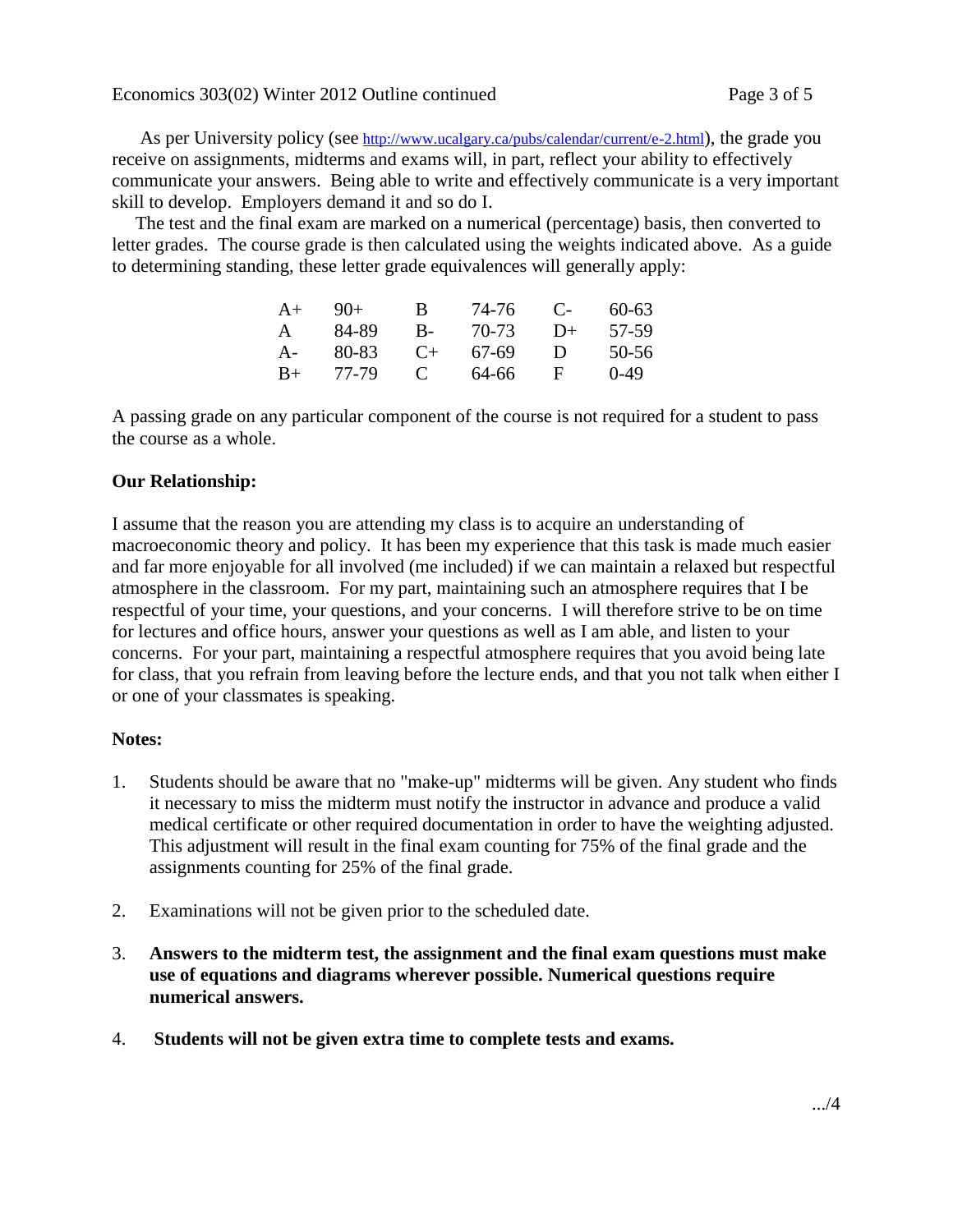- 5. Students should be aware of the academic regulations outlined in The University of Calgary Calendar.
- 6. **The use of cell phones for any purpose in class is prohibited. The classroom is a no cell phone zone. Computers may only be used for note-taking purposes.**
- 7. Students seeking reappraisal of a piece of graded term work should discuss their work with the instructor within 15 days of work being returned to class; however, the earliest that grades will be discussed will be two days after the return of an assignment or examination.
- 8. Students will be responsible for all material listed on the course outline, regardless of whether or not the material has been covered in class, unless the instructor notifies the class that the material will not be covered.
- 9. Please note that the following types of emails will receive no response: emails not addressed to anyone in particular; emails where the recipient's name is not spelled correctly; anonymous emails; emails which do not specify the course and section in which you are registered; and, emails involving questions that are specifically addressed on the course outline.
- 10. It is the student's responsibility to request academic accommodations. If you are a student with a documented disability who may require academic accommodation and have not registered with the Disability Resource Centre, please contact their office at 403-220-8237. Students who have not registered with the Disability Resource Centre are not eligible for formal academic accommodation. **You are also required to discuss your needs with your instructor no later than fourteen (14) days after the start of this course.**
- 11. A deferred final exam will not be given except in cases of extreme personal emergencies. If, for such a reason, a deferred final exam is allowed, it will not be given before the scheduled deferred exam date. Deferred final examinations do not have to cover the same material or have the same format as the regular final examination.

Students' Union Vice-President Academic Ola Mohajer Phone: 403-220-3911 E-mail: suvpaca@ucalgary.ca

Students' Union Faculty Representative (Arts) Phone: 403-220-3913 Office MSC 251 E-mail: arts1@su.ucalgary.ca